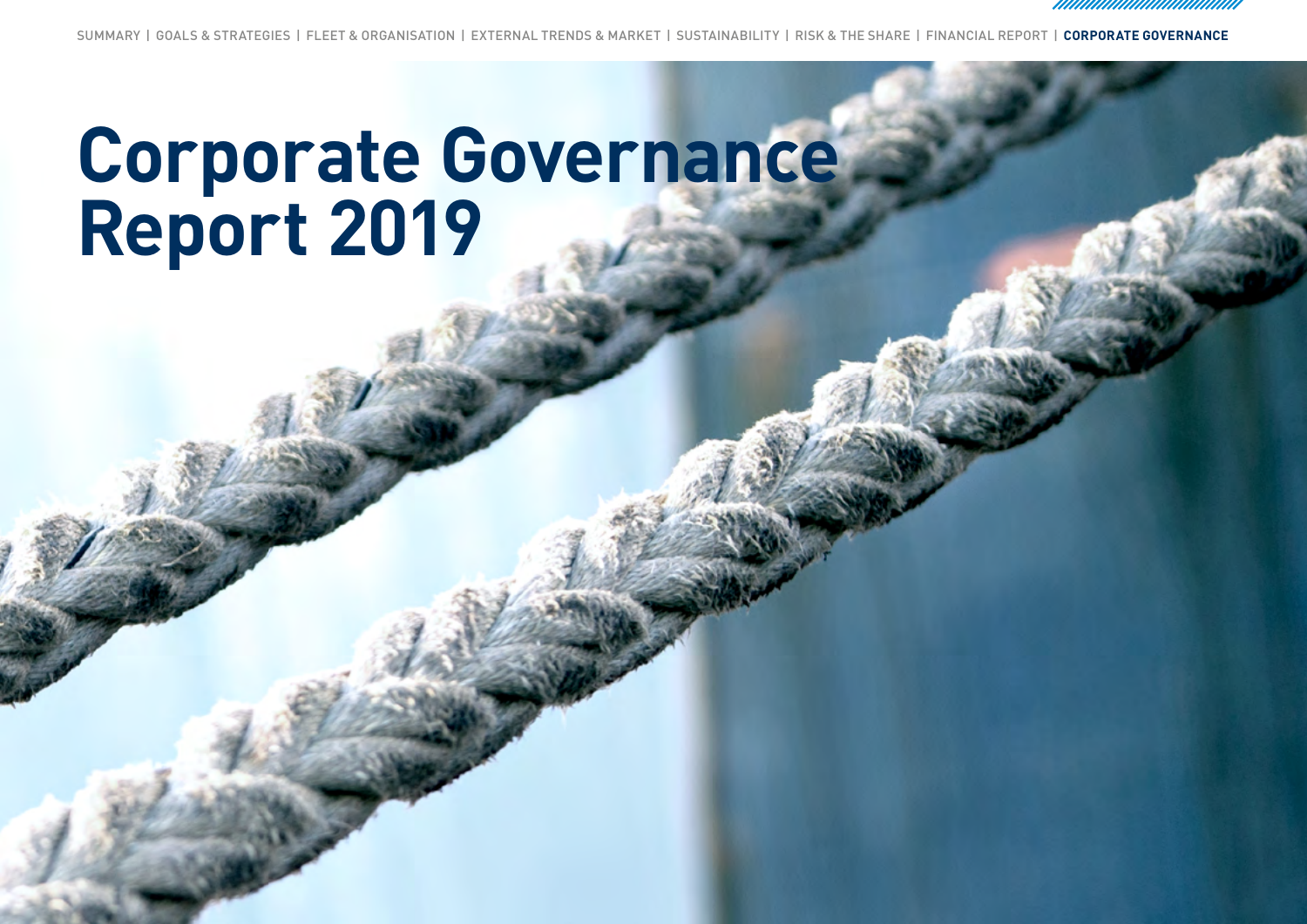## **Governance of Concordia Maritime**

This Corporate Governance Report has been prepared as part of Concordia Maritime's application of the Swedish Corporate Governance Code. In addition to the description of corporate governance, there is also a summary description of how the operational control of day-to-day activities is carried out. The report has been reviewed by the Company's auditors.

**THE PARENT COMPANY** of the Concordia Maritime Group is the Swedish public limited company Concordia Maritime AB (publ), corp. ID 556068-5819. In addition to the Parent Company, the Group consists of 18 wholly-owned subsidiaries. The registered office is in Gothenburg. The postal address of the Group's head office is Concordia Maritime AB, SE-405 19, Gothenburg, Sweden. Governance of Concordia Maritime is based on the Swedish Companies Act, Nasdaq Stockholm's regulations, the Swedish Corporate Governance Code ("the Code") and other applicable Swedish and foreign laws and regulations. Concordia Maritime applies the Code and the Annual Accounts Act, and this Corporate Governance Report has been prepared as part of the application of the Code. The Swedish Corporate Governance Code is available at *www.bolagsstyrning.se*. Certain information required under Chapter 6, Section 6 (3) of the Swedish Annual Accounts Act can be found in the Board of Directors' Report. Information at *www.concordiamaritime.com* includes:

- $\blacksquare$  More detailed information on internal control documents, e.g. the articles of association.
- Information from Concordia Maritime's annual general meetings, notices, minutes and financial reports.

#### **Governance for value creation**

Good corporate governance is about ensuring that Concordia Maritime's operations are conducted as sustainably, responsibly and effectively as possible. The overall goal is to increase the value for shareholders and, in doing so, meet the owners' requirements regarding invested capital. The central external and internal control instruments for Concordia Maritime are the Swedish Companies Act, Nasdaq Stockholm's Rules for Issuers, the Swedish Corporate Governance Code (the Code), the Articles of Association adopted by the AGM, the Board's rules of procedure, the CEO's instructions, including instructions for financial reporting, and policies adopted by the Board. Concordia Maritime's Board of Directors is responsible for the Company's organisation and the administration of its affairs. The CEO is responsible for ensuring the day-to-day management of the Company is in accordance with the Board's guidelines and instructions. In addition, the CEO compiles the agenda for Board meetings in consultation with the Chairman and is also responsible for issuing information and decisionsupport material to the Board.

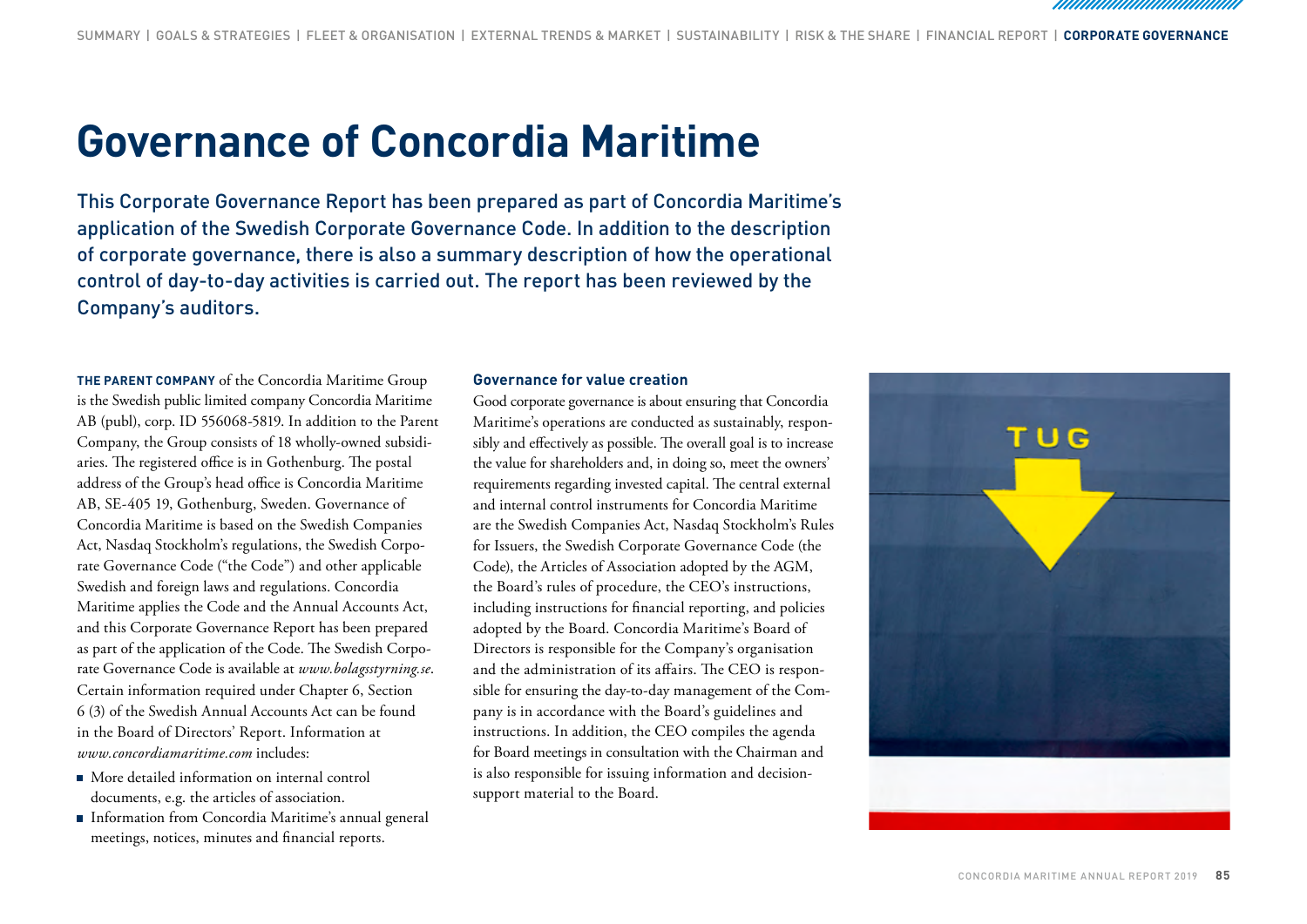Corporate governance

Regulations, corporate

Operational regulations Operational control Regulations, corporate

nal requlat



Corporate governance and control of Concordia Maritime's operations can be described from several perspectives. As a public and listed Swedish company, Concordia Maritime is governed by a number of laws and regulations. Among the most important of these are the Swedish Companies Act, the Swedish Annual Accounts Act, International Financial Reporting Standards, Nasdaq Stockholm's listing agreement, rules for issuers and the Swedish Corporate Governance Code.<br>.

From an ownership perspective, business operations are governed by a Board of Directors elected by the shareholders. The Board formulates the frameworks for the operations, appoints the CEO and exercises control over the Company's management. The Board has the services of a shareholder-elected auditor, whose job is to provide audit reports on the annual accounts and consolidated accounts for Concordia Maritime AB (publ) and administration of the Company by the Board and CEO.

The day-to-day operations are ultimately controlled by the customers' demands for efficiency and reliability. We have chosen a strategy that involves collaboration with a number of subcontractors in areas which include commercial operation and ship<br>a number of subcontractors in areas which include commercial operation and ship management. These collaborations are covered by agreements and policies, as well as mutual trust and full transparency. There is an extensive exchange of information between the parties and here, too, the control and reporting systems are well developed.

In addition to these legal control mechanisms, the business activities are subject to and governed by a number of industry-specific regulations. The most important of these are the UN, EU and US regulations related to shipping and trade in oil and petroleum products, and oil companies' own ship inspections (vetting). There are also regulations related to individual flag states, classification societies and national maritime authorities. All these bodies exercise continuous control of the business down to ship level.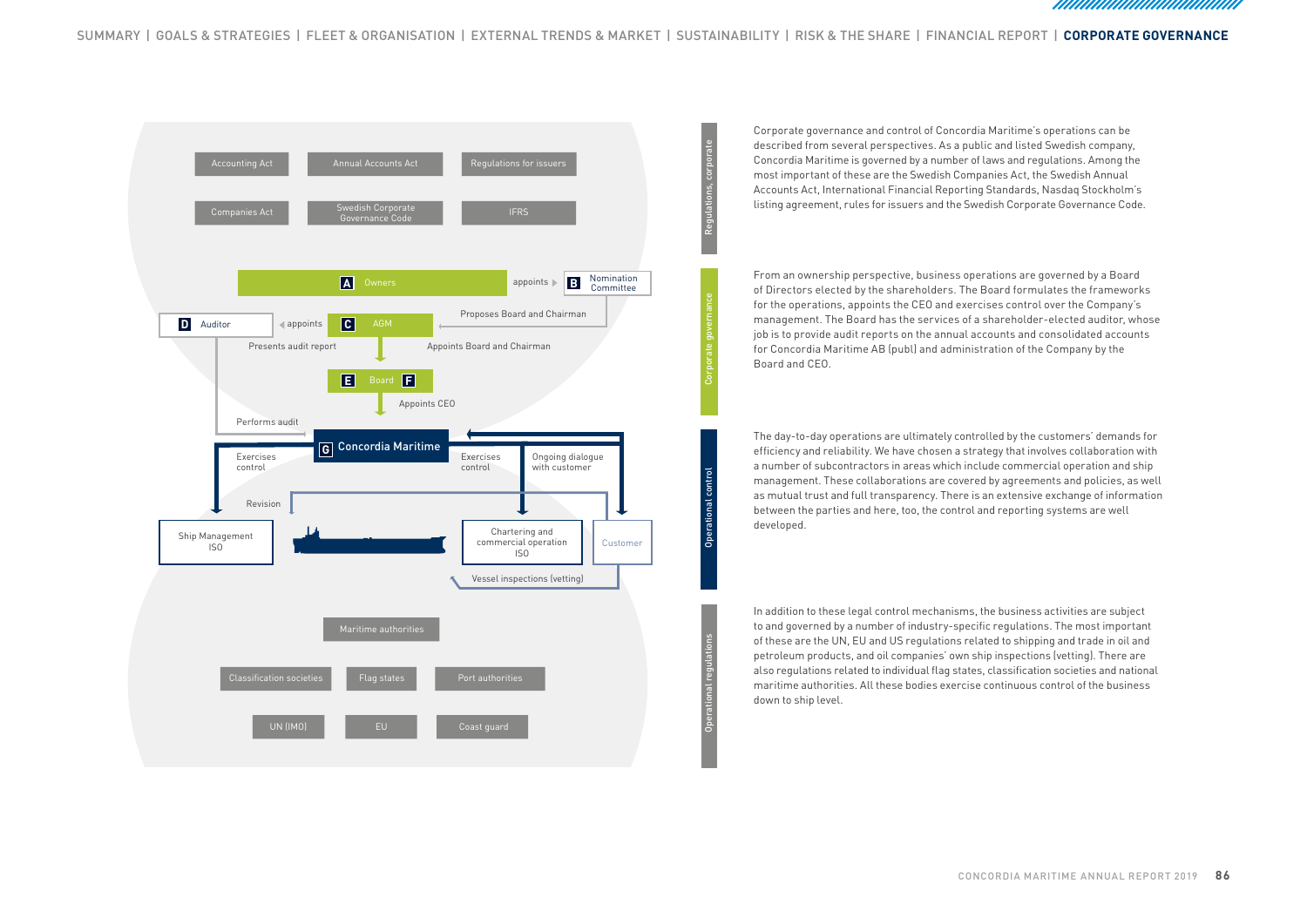### **<sup>A</sup>** Owners

The share capital consists of class A shares and class B shares. All shares carry equal entitlement to a share of the Company's assets, earnings and dividends. The par value is SEK 8 per share. Class A shares carry ten votes per share and class B shares one vote per share. At the end of the year, all class A shares were controlled by the Stena Sphere. At 31 December 2019, share capital amounted to SEK 381.8 million, divided into 47.73 million shares, of which 43.73 million were B shares. The total number of votes is 83.73 million. The only shareholder holding more than one-tenth of the votes is Stena Sessan.

## **<sup>C</sup>** Shareholders' Meeting

The general meeting of shareholders is Concordia Maritime's highest decision-making body. Participation in decision-making requires the shareholder's presence at the meeting, either in person or through a proxy. In addition, shareholders must be registered in their own name in the share register by a specified date prior to the meeting and must provide notice of participation in the manner prescribed.

Resolutions at the meeting are normally adopted on the basis of a simple majority. However, for certain matters, the Swedish Companies Act stipulates that resolutions must be approved by a larger proportion of the votes cast and shares represented at the meeting. The Annual General Meeting is held in the Gothenburg region in the second quarter of each year. The meeting decides on matters concerning adoption of the annual report, dividends, remuneration of the

Board and auditors, election of Board members and, when necessary, auditors, guidelines on remuneration of Group management as well as other important business. Individual shareholders wishing to have business considered at the AGM can normally request this, in good time before the meeting, via *arsstamma@concordiamaritime.com*.

An extraordinary general meeting may be held if the Board considers this necessary or if the Company's auditors or shareholders owning at least 10 percent of the shares so request.

#### **2019 Annual General Meeting**

The Annual General Meeting was held on 25 April 2019. The meeting was attended by 52 shareholders with voting rights, in person or through a proxy,

representing 73.2 percent of the votes. All meetingelected Board members were present. Also present were the Company's auditor and members of the nomination committee.

Minutes from the AGM and associated documentation can be found on Concordia Maritime's website, *www.concordiamaritime.com*.

#### **2020 Annual General Meeting**

The Annual General Meeting will be held at Elite Park Avenue, Gothenburg on 29 April 2020 at 1 p.m. Shareholders registered in Euroclear Sweden AB's share register as at 23 April 2020 and who have notified the Company of their intention to attend the Annual General Meeting are entitled to attend the Meeting, either personally or by proxy.

## **B** Nomination Committee

The nomination process for the election of Board members includes the appointment of a nomination committee consisting of three members. The members shall comprise the Chairman and one representative from each of the two largest shareholders (in terms of voting power), should they wish to serve on the committee. The composition of the nomination committee is based on shareholder statistics on 1 September in the year prior to the meeting. The names of representatives on the nomination committee and the shareholders they represent shall be announced on the website immediately after their appointment, but no later than six months before the annual general meeting. If the structure of major shareholders changes during the nomination process, the composition of the nomination committee may be changed to reflect this. Shareholders wishing to submit proposals to the nomination committee are able to do so via arsstamma@concordiamaritime. com. The guidelines issued to the largest owners

regarding their choice of representative state that the individual in question must have knowledge and experience relevant to Concordia Maritime. The rules on the independence of Board members contained in the Swedish Corporate Governance Code are observed. The nomination committee's tasks include submitting proposals prior to the 2020 AGM for the following areas:

- Chairman of the meeting
- **Board members**
- Chairman of the Board
- Remuneration of each Board member
- Nomination committee for the following year

The nomination committee's proposals and a report on its own work shall be published no later than the date of the notice convening the meeting. Shareholders are given the opportunity to submit nomination proposals to the nomination committee.

#### **The nomination committee's work prior to the 2020 AGM**

The nomination committee for the 2020 meeting consists of Carl-Johan Hagman (Chairman of the Board), Karl Swartling, representing Stena Sessan as the largest shareholder and Bengt Stillström, representing himself and his family as the second-largest shareholder.

At 1 September 2019, the nomination committee represented 77.0 percent of the shareholders' votes. The composition of the nomination committee was announced on Concordia Maritime's website on 23 October 2019. Prior to the 2019 AGM, the nomination committee has held two minuted meetings and also communicated with each other by telephone and e-mail. The nomination committee's proposals are available atwww.concordiamaritime.com.

To carry out its work, the nomination committee has examined the internal evaluation of the Board's work, the Chairman of the Board's report on the

Board's work and the Company's strategy, and has interviewed individual Board members. It is the nomination committee's assessment that the recommended members together have the required breadth and competence. In preparing its proposal, the nomination committee has applied Section 4.1 of the Code as its diversity policy, which means that the Board is to have a composition appropriate to the Company's operations, phase of development and other relevant circumstances and that Board members elected by the shareholders' meeting are collectively to exhibit diversity and breadth of qualifications, experience and background. The nomination committee also works with the aim of achieving a balanced gender distribution on the Board.

In view of the above, the nomination committee has a good basis for assessing whether the Board's composition is satisfactory, whether the need for competence, breadth and experience on the Board has been met, and for submitting proposals for the election of the auditor.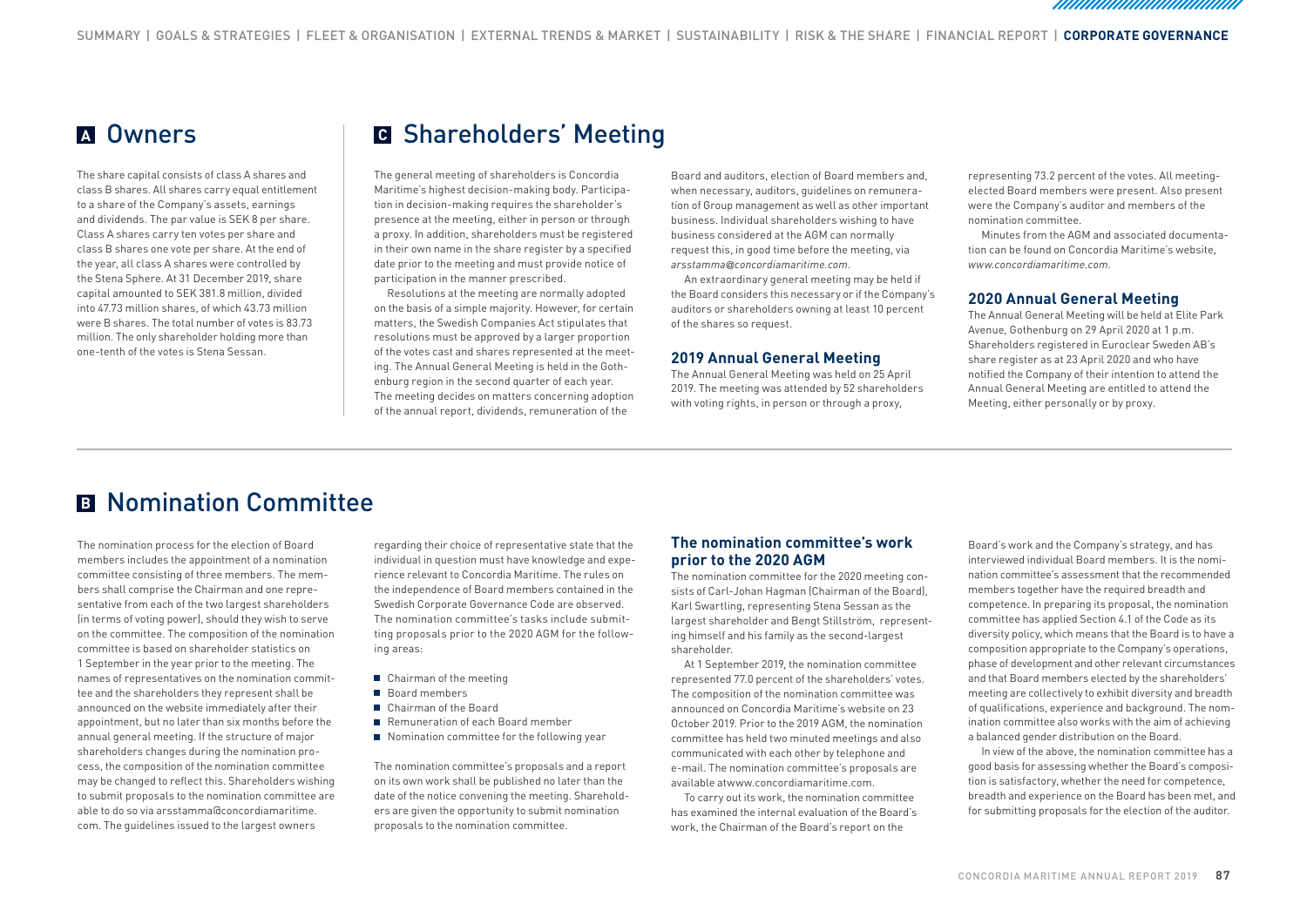The auditor provides an audit report on the annual accounts and consolidated accounts for Concordia Maritime AB (publ), the administration of the Board and the CEO and the annual accounts for other subsidiaries. The audit is conducted in accordance with the Swedish Companies Act and International Standards on Auditing (ISAs) issued by the International Federation of Accountants (IFAC). The auditing of annual financial statements for legal entities outside Sweden is conducted in accordance with laws and other regulations in each country and in accordance with IFAC's generally accepted auditing standards on providing audit reports for legal entities. An auditor is proposed by the nomination committee and elected by the AGM for a period of one year. At the 2019 AGM, Jan Malm of KPMG was elected as the Company's external auditor until the 2020 meeting. The auditor's fees are charged on a current account basis. In 2019, KPMG received fees totalling SEK 1.6 (1.6) million.

## **<sup>D</sup>** Auditor **<sup>E</sup>**The Board

The Board is Concordia Maritime's second-highest decision-making body after the general meeting of shareholders. The Board is responsible for the Company's organisation and the administration of its affairs, for example, by defining goals and strategies, maintaining procedures and systems for monitoring the defined goals, continuously assessing Concordia Maritime's financial situation and evaluating operational management. It is also the Board's responsibility to ensure that the correct information is provided to the Company's stakeholders, that the Company complies with laws and regulations, and that the Company develops and implements internal policies and ethical guidelines. The Board also appoints the CEO and determines the CEO's salary and other remuneration based on the guidelines adopted by the AGM.

#### **Composition of the Board**

Board members are elected annually by the AGM for the period until the next AGM. According to the Articles of Association, the Board shall consist of at least three and not more than seven members elected by the Annual General Meeting, without deputies. The Board members are presented in more detail on page 92.

#### **Chairman of the Board**

The Chairman of the Board is responsible for ensuring that the Board's work is conducted effectively and that the Board fulfils its duties. The Chairman shall in particular organise and lead the Board's work to create the best possible conditions for the Board's work.

It is the Chairman's task to ensure that a new Board member undergoes the necessary introductory training and any other training that the Chairman and the Board of Directors jointly find appropriate, to ensure that the Board continually updates and deepens its knowledge of the Company, to ensure that the Board receives satisfactory information and decisionsupport material for its work, to draft an agenda for

the Board's meetings after consultation with the CEO, to check that the Board's decisions are implemented and to ensure that the Board's work is evaluated annually.

The Chairman is responsible for contacts with the owners in ownership matters and for conveying comments from the owners to the Board. The Chairman does not participate in the operational work within the Company and is not part of Group management.

#### **Rules of procedure and Board meetings**

Every year, the Board adopts rules of procedure for its work. These rules of procedure are revised as needed. The rules of procedure contain a description of the Chairman's special role and tasks, and the areas of responsibility for the Board. According to the rules of procedure, the Chairman shall ensure that the Board's work is carried out efficiently and that the Board performs its tasks. The Chairman shall also organise and allocate the Board's work, ensure that the Board's decisions are implemented effectively and that the Board makes an annual evaluation of its own work. The rules of procedure also contain detailed instructions to the CEO and other corporate functions about which matters require the Board's approval. In particular, the instructions specify the maximum amounts that different decision-making bodies within the Group are authorised to approve with regard to credit, investments and other expenditure. The rules of procedure stipulate that the statutory Board meeting shall be held immediately after the AGM. Business dealt with at this meeting includes decisions on who will have signatory power for Concordia Maritime. In addition to the statutory meeting, the Board normally holds five regular meetings during the year. Four of these meetings are held in conjunction with the publication of the Group's annual and interim reports. The meetings are usually held in Gothenburg. Additional meetings, including conference calls, are held as required.

#### **The Board's work in 2019**

The Board held five ordinary meetings, two extra meetings and one statutory meeting during the year. All ordinary meetings and the statutory meeting were held in the Gothenburg area. One extra meeting was held by telephone and another extra meeting was held by correspondence. At ordinary Board meetings, the CFO gives an account of the Group's results and financial position, including the prospects for the following quarters. The CEO deals with market situations, vessel employment, business plans, investments, the establishment of new operations, and acquisitions and disposals. The Company's auditor attended the meeting in January 2019, at which the year-end accounts for 2018 were approved. All the meetings during the year followed an approved agenda. The agenda and documentation for each agenda item were sent to Board members one week before the meetings. Ola Helgesson has been secretary at all of the Board meetings. Significant business during the year included strategy, market assessments, financing and vessel charters.

#### **Evaluation of the Board's work**

The Board conducts an annual evaluation of its own work. The evaluation covers working methods, the working climate, the direction of the Board's work, the need for, special competence on the Board and access to such competence. The evaluation is used as an aid in developing the work of the Board and also acts as support for the nomination committee's work.

The Board's evaluation showed that the Board's work was very effective and that comments from the 2019 evaluation were taken into account, but that there was scope for some further improvements. The evaluation also showed that the Board is a well-composed group with great commitment and that its members bring broad competence and have extensive experience from different areas that are relevant to Concordia Maritime's operations.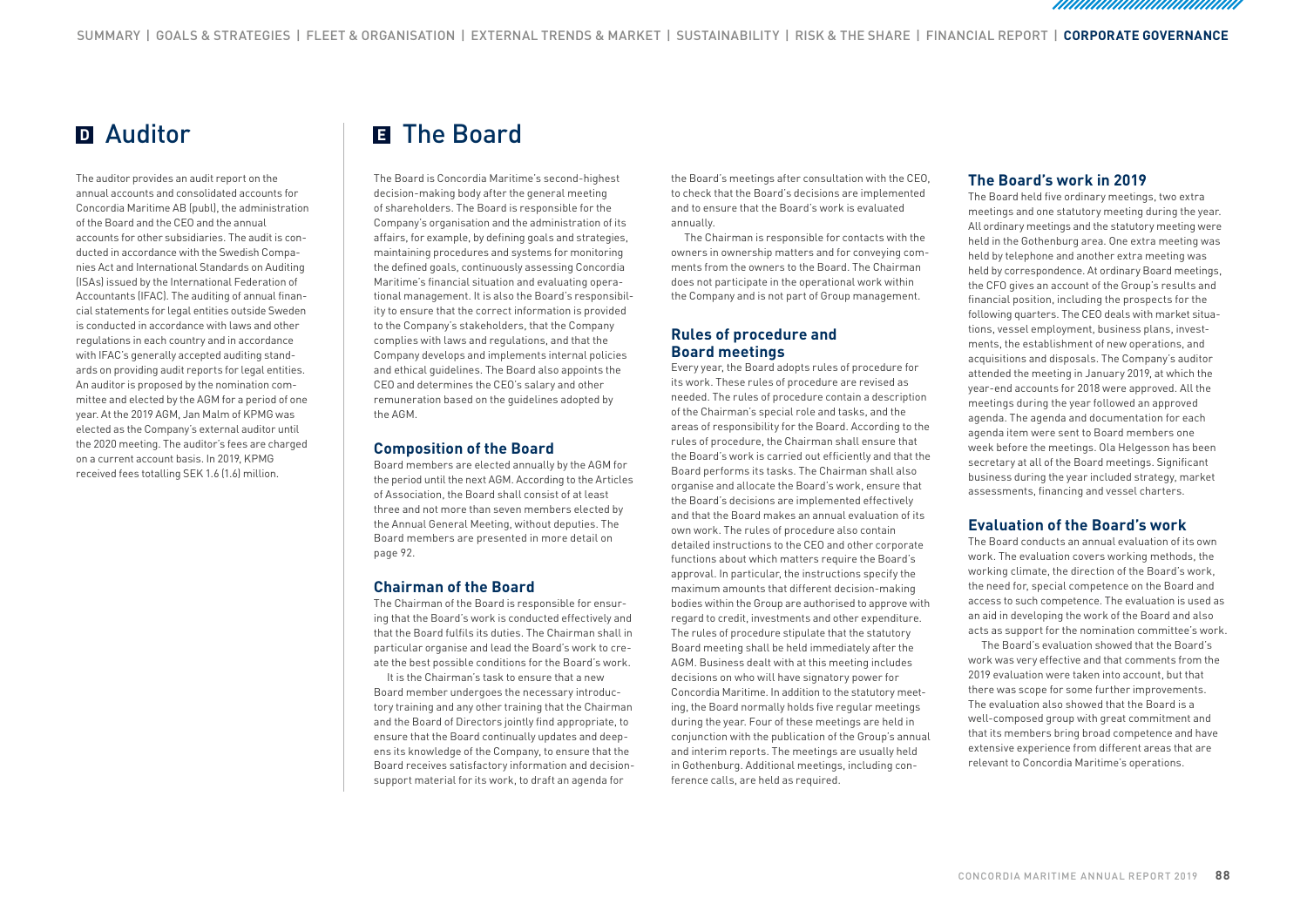#### The Board, cont'd

#### **Board meetings 2019**

| <b>30 January</b> | Year-end report                |  |  |
|-------------------|--------------------------------|--|--|
| 25 April          | Interim report, Q1             |  |  |
| 25 April          | <b>Statutory Board meeting</b> |  |  |
| 24 June           | Extra Board meeting            |  |  |
| 15 August         | Half-year report, Q2           |  |  |
| <b>30 August</b>  | Extra Board meeting            |  |  |
| <b>5 November</b> | Interim report, Q3             |  |  |
| 11 December       | <b>Budget</b>                  |  |  |
|                   |                                |  |  |

#### **Independence**

In terms of independence, the Board of Directors is considered to be in compliance with Stock Exchange regulations and the requirements of the Code. Prior to the 2019 annual general meeting, all meeting-elected Board members apart from Carl-Johan Hagman and Henrik Hallin were assessed by the nomination committee as independent of both the major owners of the Company and its executive management. Carl-Johan Hagman and Henrik Hallin are not considered independent of Concordia Maritime's major owners, as they have a managerial function in Stena Sphere.

#### **Remuneration of the Board**

The 2019 AGM adopted total Board fees of SEK 1,525,000, distributed as follows: SEK 400,000 to the Chairman and SEK 225,000 to each of the non-executive directors. No special fees are paid for Board committee work.

#### **The Board's committees**

Concordia Maritime's Board has established an audit committee and a remuneration committee, which consist of the full Board.

#### **Audit Committee**

The audit committee works to strengthen control and monitoring related to financial reporting. The committee was briefed on matters including the auditor's examination of the Company's financial reports, the Company's internal controls and risk management at four of the year's regular Board meetings. Reporting takes place through the Company's audit group, consisting of two representatives from the Board, a representative from the Company's auditor and the CFO.

#### **Remuneration Committee**

The remuneration committee makes proposals to the AGM on remuneration guidelines for Group management. The guidelines deal with:

- Targets and basis for calculating Group management's variable pay
- The relationship between fixed and variable pay
- Changes in fixed or variable pay
- Criteria for evaluation of variable pay, longterm incentives, pensions and other benefits

The AGM decides on the guidelines, after which the Board decides on actual remuneration levels for the CEO.

## **F**Internal control

The Board's responsibility for internal control is governed by the Swedish Companies Act, the Annual Accounts Act – which requires information on the most important elements of Concordia Maritime's internal control and risk management system in connection with financial reporting to be included in the corporate governance report every year – and the Code. The Board shall also ensure that Concordia Maritime has good internal control and formalised procedures that ensure compliance with established principles for financial reporting and internal control, and that there are appropriate systems for monitoring and control of the Company's operations and the risks associated with Concordia Maritime and its operations. The overall purpose of internal control is to reasonably ensure that the Company's operational strategies and objectives are monitored and that the owners' investment is protected. The internal control shall also ensure that the external financial reporting is, with reasonable certainty, reliable and prepared in accordance with generally accepted accounting principles, compliance with applicable laws and regulations, and with requirements for listed companies. Concordia Maritime's policies and instructions are evaluated annually. This internal control report has been prepared in accordance with the Swedish Corporate Governance Code and mainly covers the following components.

#### **Control environment**

The core of the internal control over financial reporting is based on the Group's directives, guidelines and instructions, and on the structure of responsibility and authority that has been adapted to the Group's organisation in order to create and maintain a satisfactory control environment. The principles for internal controls and the directives and guidelines for financial reporting are contained in the Group's financial policy. A fundamental component of our control environment is the corporate culture that is established in the Group and in which managers and employees operate. We work actively on communication and education with regard to the values described in an internal joint document which binds together the business area and is an important part of the common culture.

#### **Risk assessment**

Risks associated with financial reporting are evaluated and monitored by the Board as a whole. Prior to examining interim and annual reports, the audit committee have access to relevant documentation well in advance of publication and the Board meeting preceding publication. The reports are then discussed in detail at the Board meeting. The CFO acts as rapporteur of the Group's results and financial position at the Board meeting and is, of course, available for any questions. The Board also reviews the most important accounting policies applied in the Group with respect to financial reporting, as well as significant changes to these policies. The external auditors report to the Board as necessary and at least once a year.

#### **Need for internal audit**

Concordia Maritime is a company with a limited number of customers and a limited number of employees. The Company does not have a special internal audit function as there are relatively few transactions on an annual basis. The small number of transactions also makes financial reporting in the Company relatively easy to verify. In its annual evaluation of the need for an internal audit function, the Board has therefore decided that the present routines and processes are sufficient. The CEO is ultimately responsible for ensuring the satisfactory functioning of internal controls. However, day-to-day work is delegated to the business administration and finance function. The rules of procedure established by the Board each year include detailed instructions on which financial reports and other financial information is to be submitted to the Board. In addition to interim and annual reports, other financial information relating to the Company and business is also examined and evaluated on an ongoing basis.

#### **Monitoring**

Compliance with and effectiveness of internal controls are monitored continuously. The CEO ensures that the Board receives regular reports on the development of the Company's operations, including the development of Concordia Maritime's financial performance and position, and information about important events.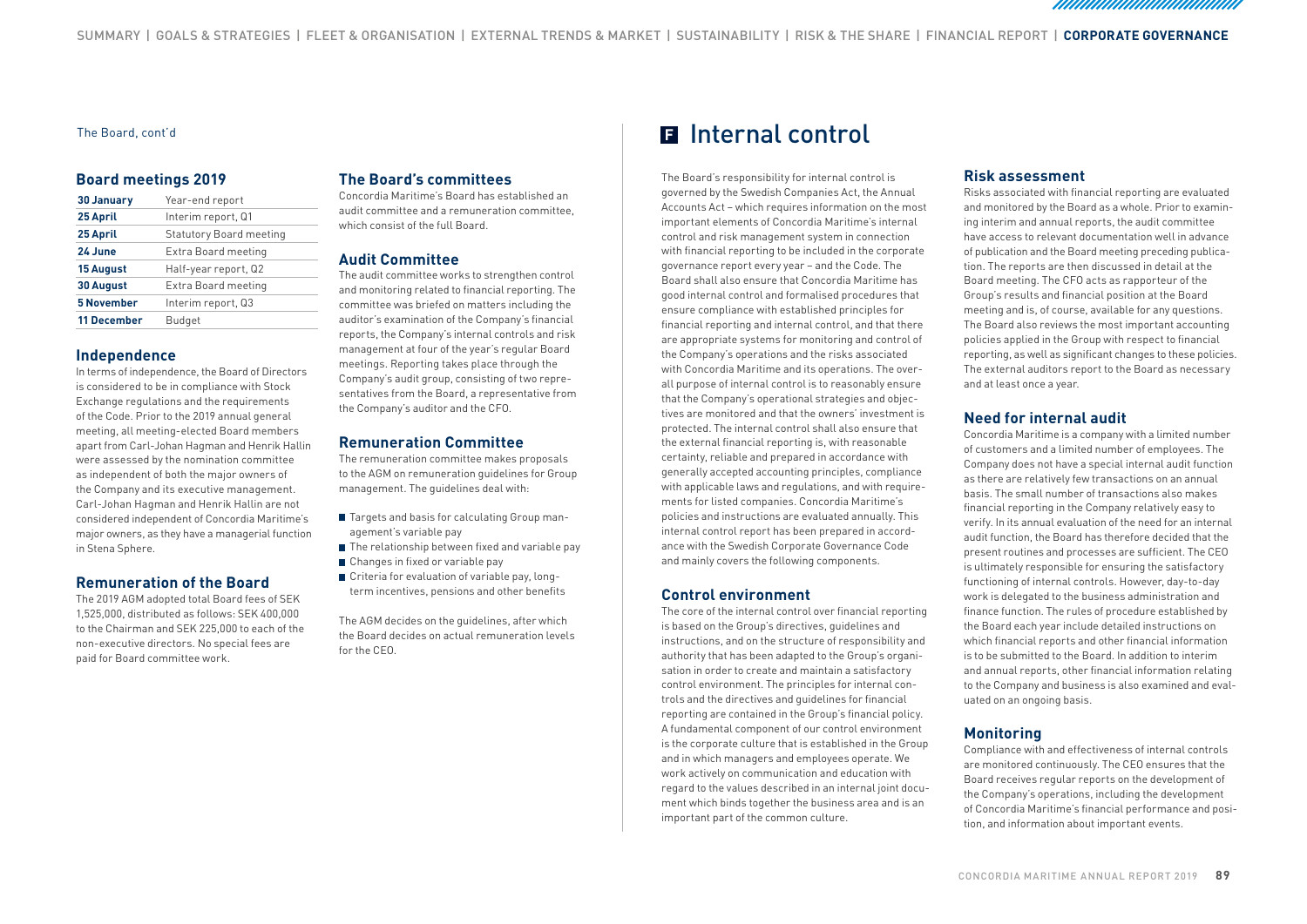## **<sup>G</sup>** Group

#### **Management and corporate structure**

The Group comprises the Parent Company Concordia Maritime AB (publ) and a number of Group companies, which ultimately report to the CEO. The Parent Company's own organisation consists solely of company management and administration. Other functions are purchased. At the end of 2019, the total number of persons employed through the Group was 520, and 514 of the employees were seagoing. Only the six shorebased employees are formally employed by Concordia Maritime.

#### **CEO and Group management**

In addition to the CEO, Group management consists of the CFO. The CEO is appointed by, and receives instructions from, the Board. The CEO is responsible for the day-to-day management of the Company in accordance with the Board's guidelines and instructions. The CEO also produces information and decision-support material prior to Board meetings and attends the meetings in a reporting capacity. The CEO is also responsible for communication and quality assurance of contact with the Company's cooperation partners.

#### **Remuneration of Group management**

Concordia Maritime endeavours to offer total remuneration that is both fair and competitive. Guidelines on remuneration of Group management are adopted by the annual general meeting. The guidelines are related to:

- Targets and basis for calculating variable pay
- $\blacksquare$  The relationship between fixed and variable pay
- Changes in fixed or variable pay
- Criteria for evaluation of variable pay, long-term incentives, pensions and other benefits

The Board decides on actual remuneration levels for the CEO. Remuneration of other senior executives is prepared and decided on by the CEO. For further information on remuneration, long-term incentive programs and pension plans, see note 4 in the financial report.

## Operational control in 2019

A large part of the day-to-day operational work in the form of chartering and manning is purchased from related-party suppliers, primarily Stena Bulk and Northern Marine Management (NMM). Stena Bulk is responsible for chartering and operation of our ships, while NMM is responsible for manning, ship management and day-to-day maintenance. From a control perspective, Concordia Maritime's main task is to monitor and evaluate whether the contracts entered into are performed as agreed. There is close, virtually daily, contact with Stena Bulk and NMM, and a formal report is made every quarter.

#### **Chartering and operations**

The collaboration with Stena Bulk with regard to chartering and operations is based on an agreement between the companies which is followed up and evaluated annually. Read more about the agreement in Note 22. Stena Bulk is responsible for the day-today operation of the vessels, maintaining contact with customers, and acting as an intermediary in connection with different types of controls and inspections. Reporting is formalised and the most important elements are regular reports on earnings, the outcome of profit-sharing clauses and cost control.

#### **Manning, management and regular maintenance**

The collaboration with NMM encompasses services related to manning, management and regular maintenance. NMM is also responsible for contacts with the classification societies in the context of their inspections. The evaluation includes monitoring of the budget and the fulfilment of defined goals.

#### **Control and inspection of vessels**

Shipping in general and tanker shipping in particular are associated with an extensive system of regulations. In addition to the owner's own inspections, several inspections are carried out annually by various

stakeholders: customers, classification societies, port authorities and flag states. These inspections are largely similar to each other; and include putting the vessels through operational, technical, mechanical and safety checks. Some of the inspections are planned, while others are carried out without prior notice. Results are reported to the authorities concerned, the owner and, in some cases, also to the customer.

### Flag State Control

All ships must be registered in a specific nation. The owner of the ship undertakes thereby to comply with the laws and regulations laid down by the nation in question. Flag State Control ensures a ship complies with applicable laws and regulations.

### Port State Control

Port State Control is the inspection of foreign ships calling at a nation's ports. The purpose is to check that the ships comply with requirements, that the crew has the right competence, and that international regulations (SOLAS, MARPOL and STCW) are adhered to.

#### Classification Society inspections

The Classification Society's inspections are conducted annually or following repairs/modifications. Additionally, a more comprehensive inspection is carried out every fifth year at the shipyard. Special emphasis is given to examining e.g. materials in the hull and machinery, maintenance procedures and quality level of the work done at the shipyard.

#### Vetting – the customer's own inspection

Vetting is carried out by the customer or inspectors designated by the customer. The owner invites the customer to carry out an inspection, which is normally done in connection with discharging. The inspections are very comprehensive. They are based on a standardised form and the results are shared

between the oil companies via databases. The system allows oil companies to continuously check whether the vessels satisfy their internal criteria, without having to inspect the vessels themselves.

#### The owner's own inspections

NMM conducts regular scheduled, comprehensive inspections to check the conditions on board and the state of the vessel. These are documented in quarterly reports and a monthly report of vetting inspections on board Concordia Maritime's vessels is also compiled. Concordia Maritime/Stena Bulk hold meetings with NMM every quarter, at which all the vessels in the fleet are reviewed. The meetings deal with everything from freight rates, operation and drydock to work in the area of health, safety and environment.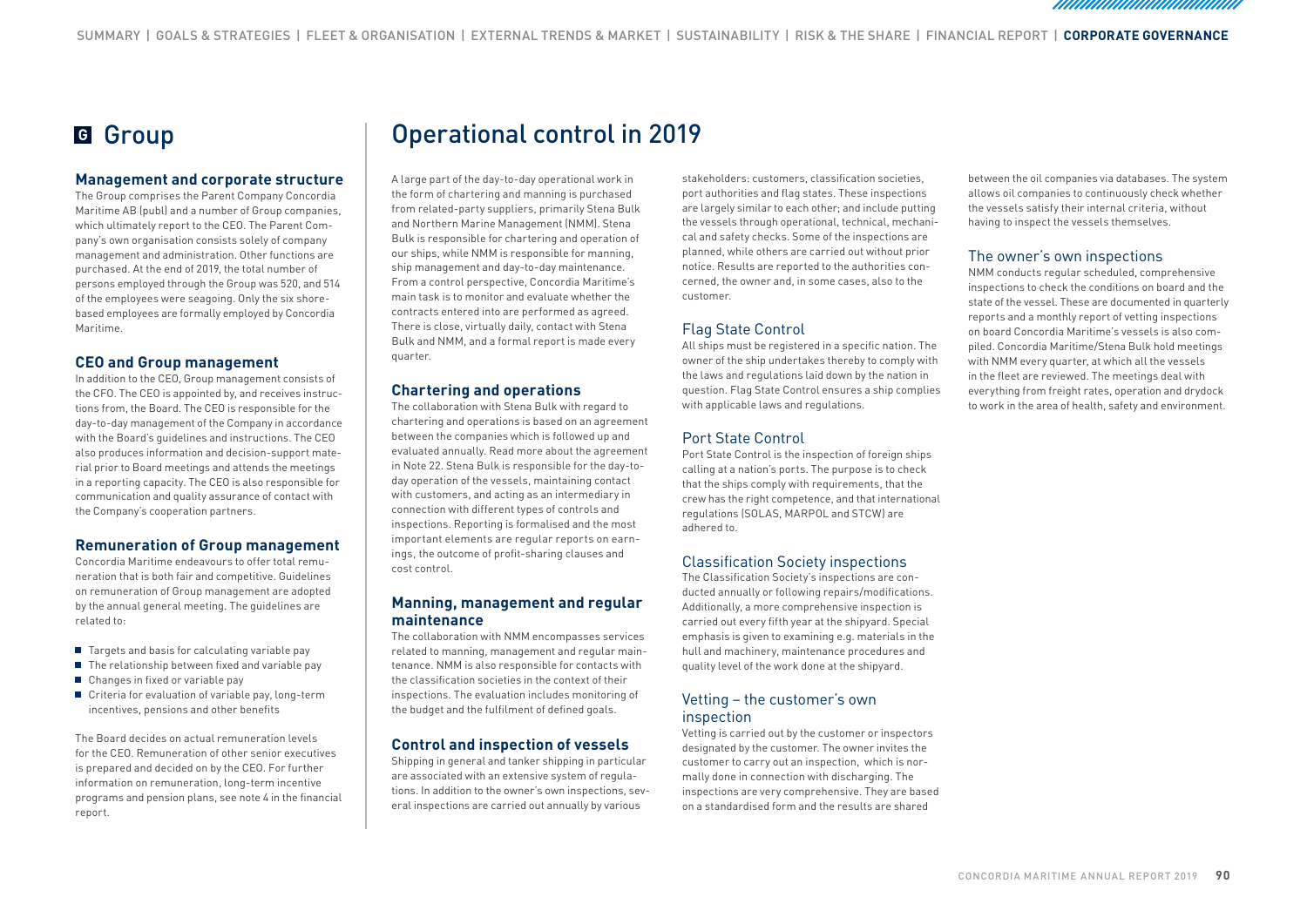## Cooperation with the Stena Sphere

The close cooperation between Concordia Maritime and the related companies within the Stena Sphere provides access to world-leading competence in all areas of shipping – from concept development and manning to technical operation, chartering and com mercial operation. It also creates the conditions for a cost-effective internal organisation.

It is management's belief that this cooperation is one of Concordia Maritime's main strengths, even though the relationship is associated with some risk, as services are purchased from a small number of suppliers.

Ever since Concordia Maritime was established, there has been an agreement that regulates the rela tionship between the companies in terms of new busi ness. Under the terms of this agreement, Concordia Maritime has the right to participate on a 0%, 50% or 100% basis in each new business opportunity that Stena Bulk develops.

The agreement also entitles Concordia Maritime to the financial result from vessels chartered in by Stena Bulk for a period of more than one year, should Concordia Maritime decide to participate in such charters. Other business generated by Stena Bulk is not available to Concordia Maritime.

Concordia Maritime purchases services from Stena Sphere companies in the following areas:

- Vessel charter: Stena Bulk
- Commercial operation (and administration): Stena Bulk
- Operation and manning of the Group's vessels: Northern Marine Management
- Technical support: Stena Teknik
- **Purchases of bunker oil: Stena Bulk**
- Insurance: Stena Rederi AB
- Office rent and office services: Stena Rederi AB

All related party transactions are conducted on commercial terms and at market-related prices. The agreements between the parties are reviewed annually. Alongside the agreements, there is a policy document which regulates areas such as practical management of business opportunities, information management and logging procedures.

### **Regulations**

#### External regulations

As a public Swedish company with securities listed on Nasdaq Stockholm, Concordia Maritime must comply with laws and regulations, including the Swedish Companies Act, Nasdaq Stockholm's Rules for Issuers and the Code.

### Derogations from the Code, stock exchange rules or good practices in the share market

The Company has not derogated from the Code or stock exchange rules. Nor has the Company been the subject of a decision by Nasdaq Stockholm's Disciplinary Committee or a decision by the Swedish Securities Council on violations of good practices in the stock market. The Company derogates from the Code, as the Board has decided that there is no need for separate audit and remuneration committees. Instead, the full Board acts as an audit and remuner ation committee.

#### Internal regulations

Concordia Maritime has a number of internal regula tions, which with the external regulations provide the framework for the Company's operations. The main regulations include the articles of association, rules of procedure for the Board, the CEO's instructions, including instructions for financial reporting, instruc tions on conflicts of interest and order of delegation.

The Company's internal rules on ethics and sustainability are summarised in the sustainability policy. In addition, there are a number of fundamental policies, such as the financial policy and the insider policy.























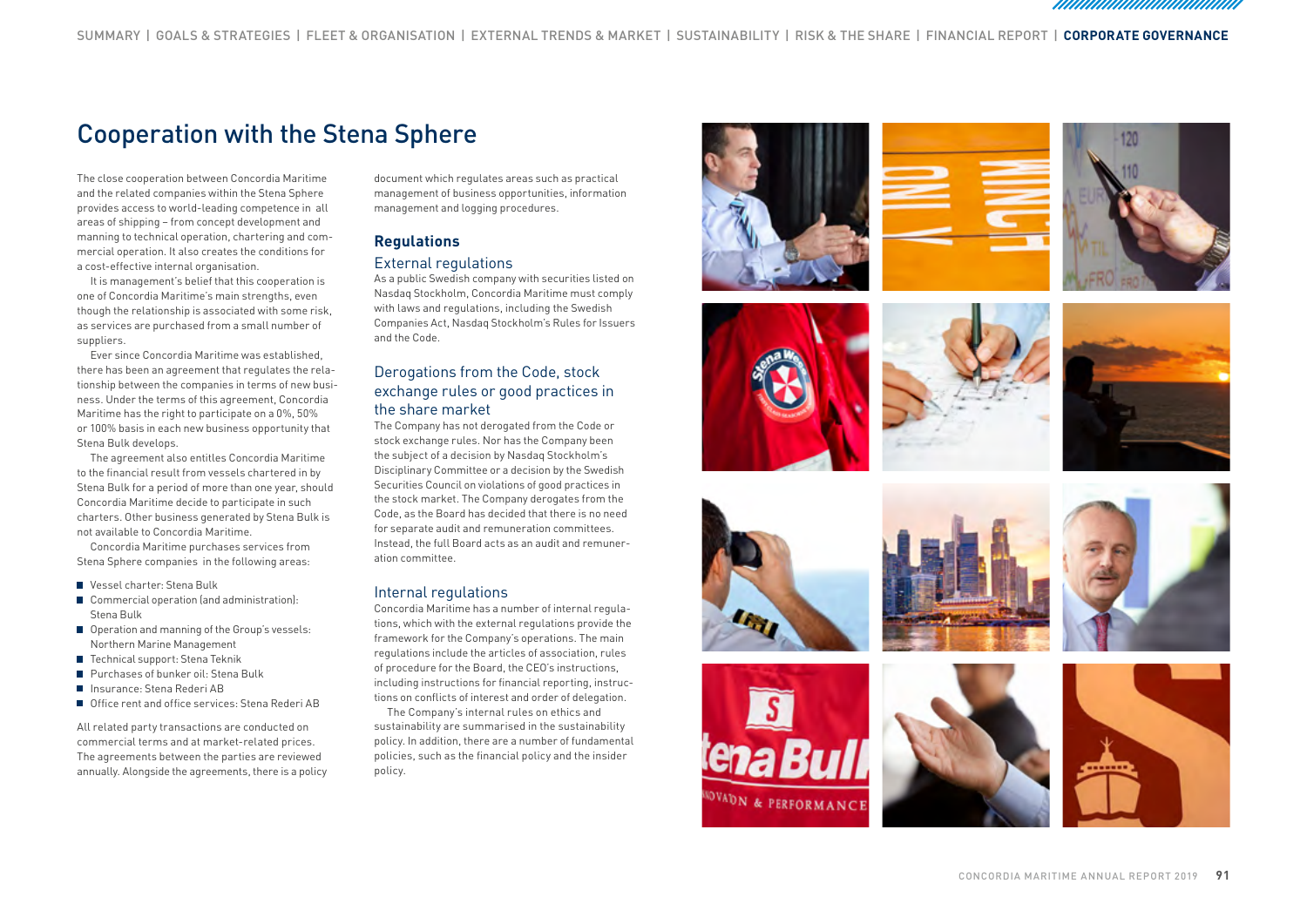# **The Board**

#### **Carl-Johan Hagman Stefan Brocker**



Born 1966. Board member since 2012. Chairman LL.B. CEO Stena Rederi AB. Responsible for Stena AB Group's shipping business.

Background Former CEO of Wallenius Lines, Stockholm, Eukor Car Carriers, Seoul, Rederi AB Transatlantic, Skärhamn and Höegh Autoliners AS, Oslo.

Other assignments Director of Gard P&I Ltd, Nefab AB.

Special expertise Experience in shipping and as a maritime lawyer and naval officer. Twenty years' experience of Asia. Shares held in Concordia Maritime 0



Born 1966. Board member since 2007. LLB. Background Partner and former Managing Partner, Mannheimer Swartling Advokatbyrå AB.

Other assignments Chairman of Mannheimer Swartlings Shipping Group, Board member of the European Maritime Lawyers Organisation, University of Gothenburg School of Business, Economics and Law, Göteborgs Högre Samskola, Director of Alectum AB.

Special expertise Shipping law. Has worked as a lawyer in shipping and offshore for almost 25 years. Shares held in Concordia Maritime 0

#### **Helena Levander Mats Jansson**



Born 1957. Board member since 2014. MBA

Background Founder and Chairman of Nordic Investor Services AB, a consultancy company in corporate governance. Other assignments Chairman of Ativo Finans, Medivir. Director of Recipharm

AB, Stendörren Fastigheter, Rejlers and Lannebo Fonder.

Special expertise Has extensive experience in the financial industry through leadership positions that include SEB, Nordea Asset Management, Odin Fonder and NeoNet. Has served on a number of boards of publicly listed, state-owned and private companies since 2003. Shares held in Concordia Maritime 20,637



Born 1945. Board member since 2005. B.A.

Background Former President and CEO, Argonaut and NYKCool AB. Other assignments Director of Hexicon AB.

Special expertise Background in tanker industry and entire working life in shipping. Extensive expertise and experience in the financial aspects of shipping. Shares held in Concordia Maritime

33,758

**Michael G:son Löw Henrik Hallin**



Born 1951. Board member since 2012. MBA

Background Former President and CEO of Preem AB. A number of senior positions at the oil/energy company Conoco Inc. in the Nordic region and internationally.

Other assignments Director of Preem AB, Boliden AB, Stena Bulk AB, Naturstenskompaniet Intl. AB, Vice Chairman Swedish/ Russian Chamber of Commerce,

Vice Chairman of Sv. Energi Ekonomisk Förening, member of Royal Swedish Academy of Engineering Sciences and Chalmers Advisory Committee.

Special expertise Many years of experience in the oil industry, based in Europe, US and Asia. Brings expertise in energy/ refining/trading/shipping and financial issues.

Shares held in Concordia Maritime 7,000



Born 1972. Board member since 2019. M.Sc. (Econ)

Background Experience from corporate finance and as CFO.

Other assignments Director of Ballingslöv International AB, Envac AB, S-Invest Trading AB (Blomsterlandet), Captum Group AB and Stena Sessan Fastighets AB. CFO of Stena Adactum.

Special expertise Financing, Acquisitions and Transactions, Finance and capital Market, Asset management, Shipping and Offshore market.

Shares held in Concordia Maritime 10,000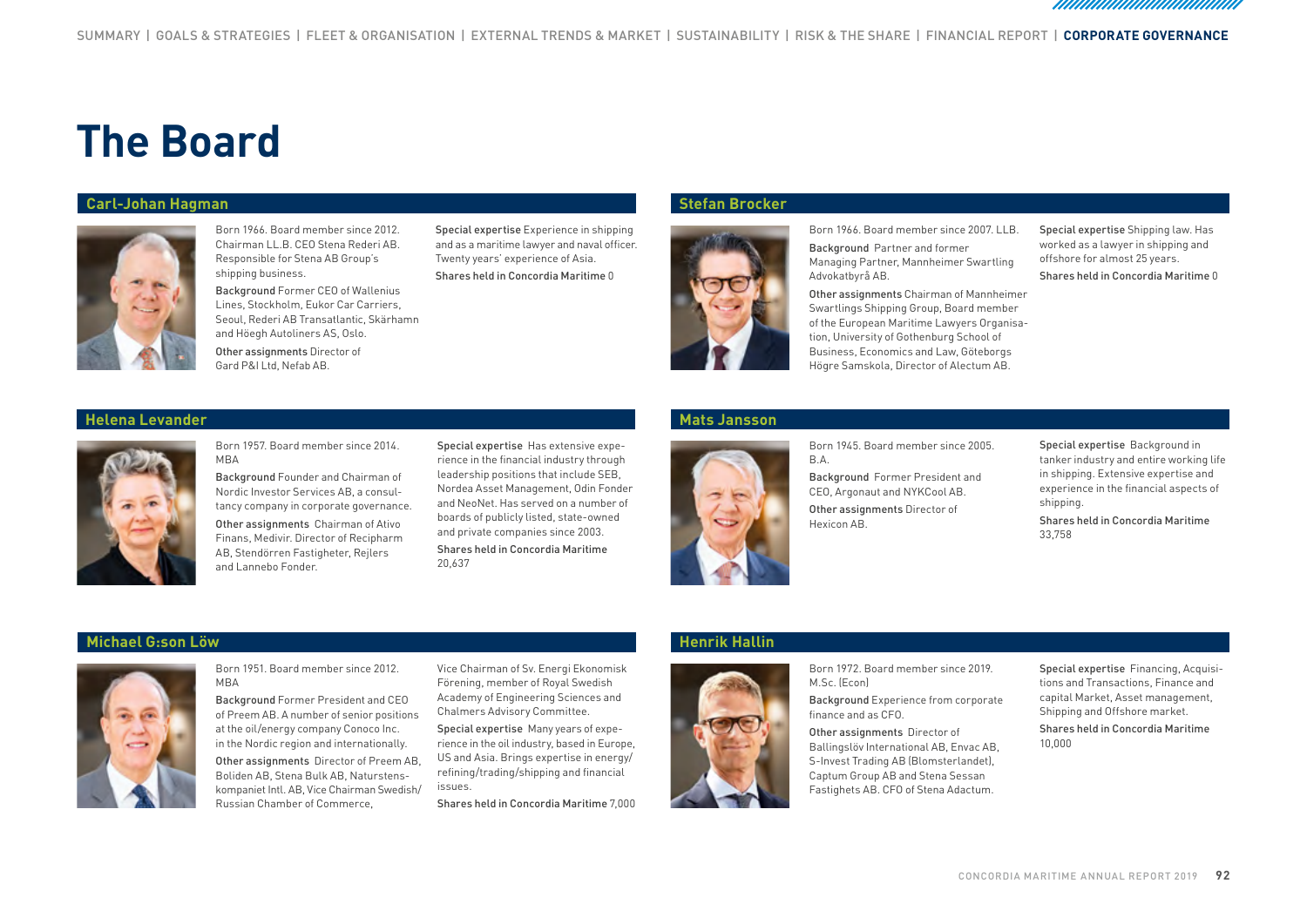## Employee representatives

#### **Alessandro Chiesi**



Born 1966. Employee representative. Marine engineer Employed by Stena Group since 1996. Board member since 2016.

Other assignments SBF (Swedish Maritime Officers' Association), SBF Stena Line Club Chairman, SBF Board member. Employee representative, Stena AB and Stena Line Scandinavia AB. Shares held in Concordia Maritime 0

#### **Board attendance and remuneration**

|                                                         | Independence <sup>1)</sup> | Remuneration<br>committee | Total fees, SEK <sup>21</sup> | Attendance            |
|---------------------------------------------------------|----------------------------|---------------------------|-------------------------------|-----------------------|
| Carl-Johan Hagman <sup>31</sup>                         | Non-independent            | $\ast$                    | 400.000                       | 6                     |
| Stefan Brocker <sup>31</sup>                            | Independent                | $\ast$                    | 225,000                       | 6                     |
| Mats Jansson                                            | Independent                |                           | 225,000                       | 6                     |
| Helena Levander                                         | Independent                |                           | 225,000                       | 6                     |
| Michael G:son Löw                                       | Independent                |                           | 225,000                       | 6                     |
| Henrik Hallin                                           | Non-independent            |                           | 225,000                       | 6                     |
| Mahmoud Sifaf,<br><b>Employee representative Deputy</b> | Independent                |                           | 25,000                        | $\mathbf{2}^{\prime}$ |
| Daniel Holmgren,<br>Employee representative             | Independent                |                           | 25,000                        | 4                     |
| Alessandro Chiesi.<br>Employee representative           | Independent                |                           | 25,000                        | 4                     |

1) Independent is defined as independent of the Company, its management and major shareholders.

2) Remuneration of the Board is decided by the AGM and is paid to Board members of Concordia Maritime.

3) Member of remuneration committee.

#### **Daniel Holmgren**



Born 1979. Employee representative. Employed by Stena Group since 2002. Board member since 2013.

Other assignments Deputy SEKO Sjöfolk, 1st Vice Club Chairman SEKO Sjöfolk, Stena Line. Deputy, Stena Line Scandinavia AB.

Shares held in Concordia Maritime 0

### **Mahmoud Sifaf**



Born 1962. Employee representative. Deputy since 2014. Employed by Stena Group since 1986.

Other assignments SEKO Sjöfolk Board member, SEKO Sjöfolk Stena Line Club Chairman, SEKO Sjöfolk: LO – West District representative, Board member Sjöfartsverket Rosenhill. Employee representative Stena AB and Stena Line Scandinavia AB. Shares held in Concordia Maritime 0

## Auditor

#### **Jan Malm**

Authorised Public Accountant KPMG.